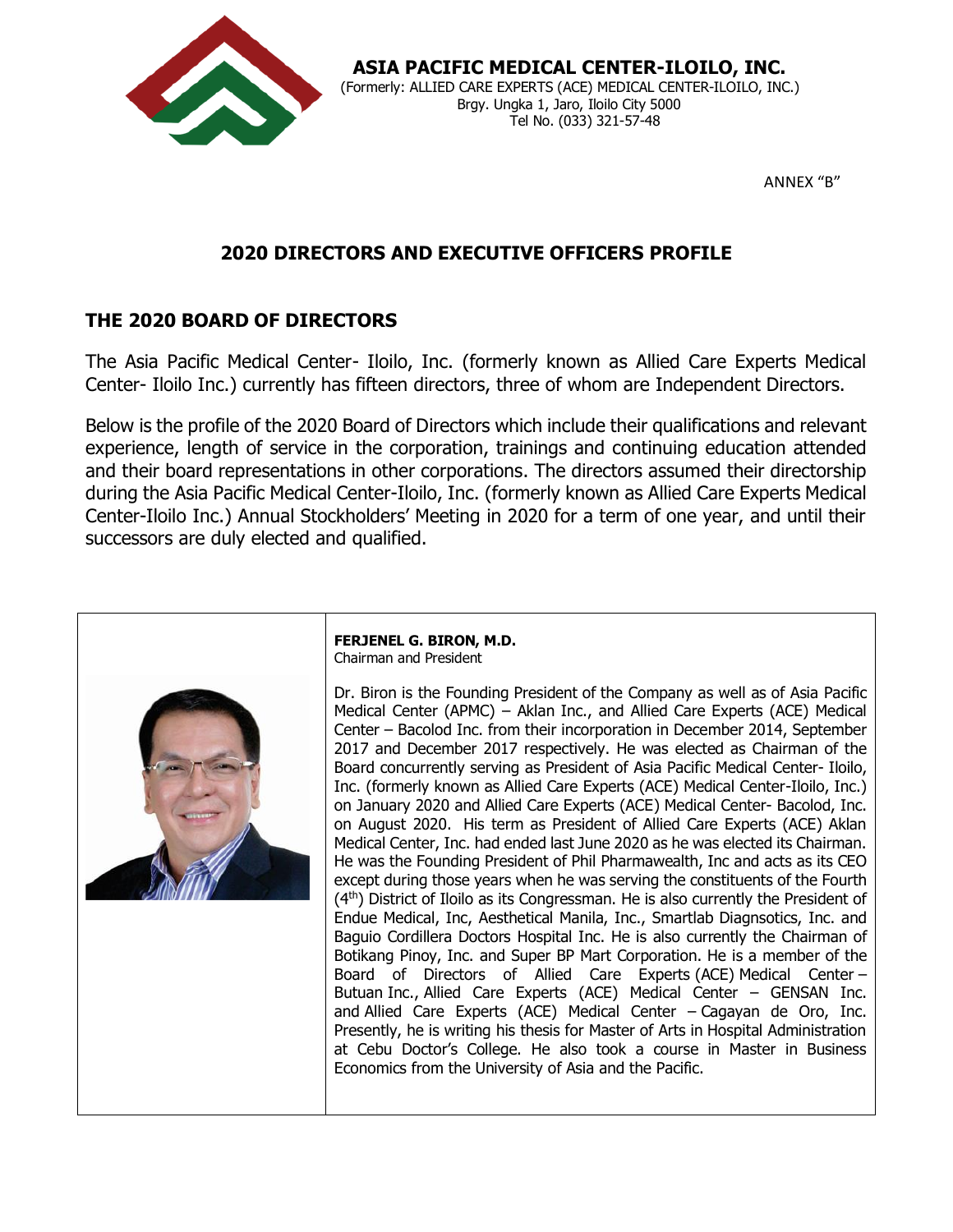As one of the Directors of the Company, he had attended the Corporate Governance Training conducted by PWC/Isla Lipana on 14 May 2021.

#### **AMADO M. LAVALLE JR., M.D.**

Executive Vice President



Dr. Lavalle is the current Executive Vice President of the Company. He also served as a Director of the Company since 2014. He served as Vice Chairman of the Board from June 2016 to August 2019. Dr. Lavalle was a Training Officer from 1997 to 2004 and the Chairman from 2005 to 2011 of the Department of Surgery of St. Paul's Hospital. He is also a Consultant of West Visayas State University Hospital Medical Center, Department of Surgery from 1998 to present and Western Visayas Medical Center from 1998 to 2017. Dr. Lavalle served as the Secretary from 1998 to 2001 and President from 2002 to 2003 of Philippines Society of General Surgeons, Panay Chapter. He also became member of the Board of Directors of Philippines College of Surgeons Panay Chapter from 1998 to 2002. Dr. Lavalle was a consistent Honor Student from Elementary to College. He finished his Bachelor of Science in Biological Sciences at West Visayas State University 1984 and graduated Magna Cum Laude. He continued his Medical Studies in the same University until he graduated in 1988. He had his Post-Graduate Internship at St. Paul's Hospital from 1988 to 1989. Dr. Lavalle had his residency training in General Surgery from 1990 to 1994 in the same hospital. He had his Fellowship Training in Surgical Oncology at UP- PGH in 1996. He is presently taking his Master of Arts in Hospital Administration at Cebu Doctor's University and currently on thesis writing.

As one of the Directors of the Company, he had attended the Corporate Governance Training conducted by PWC/Isla Lipana on 14 May 2021.



## **FREDILYN G. SAMORO, M.D.**

Vice Chairman

Dr. Samoro is the current Vice Chairman of the Board of Directors and the Vice President for Marketing of the Company. She was elected for the position of Vice Chairman last August 2019 and has been one of the Directors of the Company since 2014. She is also the President of Allied Care Experts (ACE) Medical Center Inc., Butuan and Allied Care Experts (ACE) Medical Center – GENSAN. She is also the School Head/Chief Operations Officer of Iloilo Integrated School from 2005 to present and MD Check Iloilo Inc. from 2009 to present. She is one of the Founding Members / Board of Directors of Healthlink Iloilo (2005 to present), Iloilo Integrated School (2001 to present) and MD Check Iloilo Inc (2009 to present).

Dr. Samoro also served as Vice President of Philippine Obstetrical & Gynecological Society, Panay Chapter in 2013, and President of Philippine Obstetrical and Gynecological Society in 2014. She is a Past Treasurer in the Council of Presidents of ACE Medical Center. Presently, she is writing her thesis for Master of Arts in Hospital Administration at Cebu Doctor's College.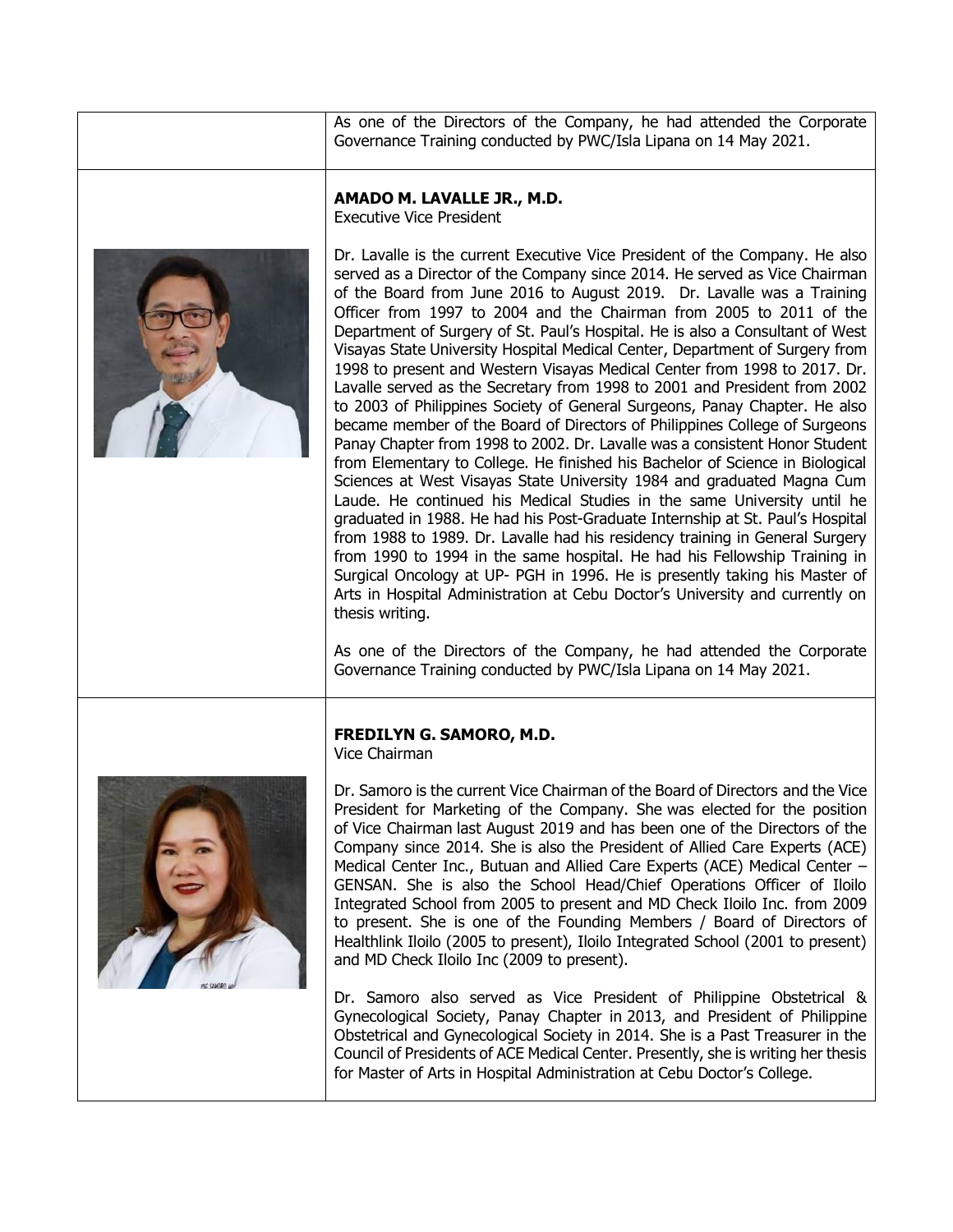As one of the Directors of the Company, she had attended the Corporate Governance Training conducted by PWC/Isla Lipana on 14 May 2021. She also attended a training for Best Practices in Corporate Housekeeping conducted by the Center for Global Best Practices on 21 -23 April 2021.

## **MERIDE D. LAVILLA, M.D.**

Assistant Corporate Secretary



Dr. Lavilla was previously the Assistant Corporate Treasurer of Asia Pacific Medical Center- Iloilo, Inc. (formerly known as Allied Care Experts (ACE) Medical Center-Iloilo, Inc. ) from December 2014 to May 2016 and the Corporate Secretary from June 2016 until she stepped down to become Assistant Corporate Secretary on September 2019, a position she holds to date. Dr. Lavilla was also the Corporate Secretary of Healthlink Inc. for 3 years and member of its Board of Directors for 5 years. She also served as the Corporate Treasurer from 2017 to 2018 and Assistant Corporate Treasurer from 2018 to present of Allied Care Experts Medical Center Bacolod Inc. She is presently the Vice President of Asia Pacific Medical Center (APMC) - Aklan Inc. She had been a Director of Allied Care Experts Medical Center Cagayan de Oro Inc. from 2016 and is the current Assistant Corporate Treasurer of the corporation. She is also a Founding Member of Allied Care Experts (ACE) Medical Center Inc., Butuan and Allied Care Experts (ACE) Medical Center – GENSAN. Dr. Lavilla served as Chairman of ExcelGlobal Inc. from 2017-2020.

Dr. Lavilla is a member of the Philippine College of Occupational Medicine and is a Medical Retainer for Vitarich Corporation from 2009 to date and Angelina Bakeshop from 2008 to 2020.

Dr. Lavilla took Bachelor of Science in Biology and graduated Cum Laude from West Visayas State University in 1984. She had her medical studies at West Visayas State University, College of Medicine in 1988. She had her Post-Graduate Internship at St. Paul's Hospital in the year 1988-1989 and had her residency training in Pediatrics and became the Chief Resident at West Visayas State University Medical Center from 1990 to 1993. She became a Diplomate of the Philippine Pediatric Society in 1998 and a Fellow Member in 2014. She has been a Clinical Preceptor in Pediatrics for 2nd and 3rd year Medical Students of West Visayas State University, College of Medicine from 1994 to present. She is completing her thesis for Master of Arts in Hospital Administration at Cebu Doctors University. Aside from being a Physician, Dr. Lavilla is also a Registered Nurse.

As one of the Directors of the Company, she had attended the Corporate Governance Training conducted by PWC/Isla Lipana on 14 May 2021.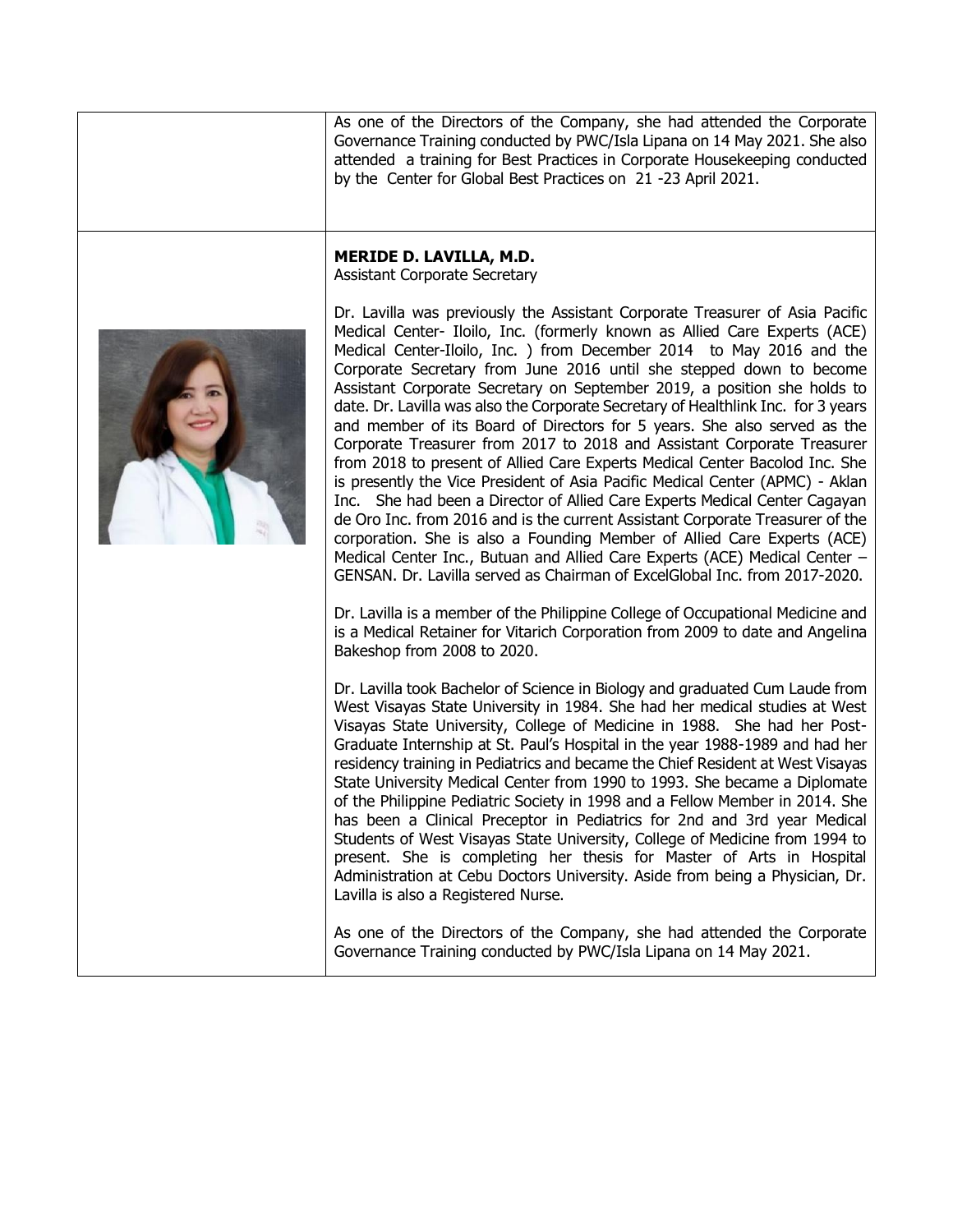# **AGNES JEAN M. VILLAFLOR, M.D.**

Corporate Treasurer



Dr. Agnes M. Villaflor is the Corporate Treasurer of the Company since June 2016 and has been one of its Board of Directors since 2014. She also served as Assistant Corporate Secretary of the company from December 2014 to May 2016 prior to her election as Corporate Treasurer. She is also the Medical Director of M3 Dialysis Center from 2007 and the Medical Director and Secretary of Renal Specialty Inc. from 2016 to present. She is a Training Officer at West Visayas State University Medical Center Department of Internal Medicine and a Professorial Lecturer at the College of Medicine of West Visayas State University and Central Philippine University. Dr. Villaflor took her Bachelor of Science in Biological Science at the University of the Philippines in the Visayas and her medical studies at West Visayas State University. She had her Post-Graduate Internship at Westen Visayas Medical Center and had her residency training in Internal Medicine at West Visayas State University Hospital. She had her Fellowship Training at Philippine General Hospital in Nephrology. She is completing her Masteral studies in Hospital Administration at Cebu Doctor's University.

As one of the Directors of the Company, she had attended the Corporate Governance Training conducted by PWC/Isla Lipana on 14 May 2021.



**LUSYL M. GOMEZ, M.D.**

Assistant Corporate Treasurer and Vice President for Finance

Dr. Lusyl Gomez is the Assistant Treasurer (2020) and Vice President for Finance of the Company (2017). She previously served as Independent Director of the Company from September 2017 to August 2018 and was elected as Regular Director in October 2020. She is a Diplomate member of the Philippine Pediatric Society. She is a member of the Philippine College of Occupational Medicine. She served as Treasurer and Member of the Board of Healthlink (Iloilo), Inc. for four (4) years and twelve (12) years respectively and Member of the Board of Directors of Wellness Medical Pharma for six (6) years. She is a Professor at the School of Dentistry of Iloilo Doctors College for three (3) years and was a school physician at St. Therese College and STI College for three (3) years. She is also the Vice President for Operations of Excel Global Inc. since 2016 to the present and Head of Operations of Ipedcare Plus Pharmacy (2021). She is a graduate of BS Biology and Medicine of West Visayas State University. She had her Post Graduate Internship and Residency Training at Iloilo Doctor's Hospital. She is currently working on her thesis for Master of Arts in Hospital Administration in Cebu Doctor's University.

As one of the Directors of the Company, she had attended the Corporate Governance Training conducted by PWC/Isla Lipana on 14 May 2021.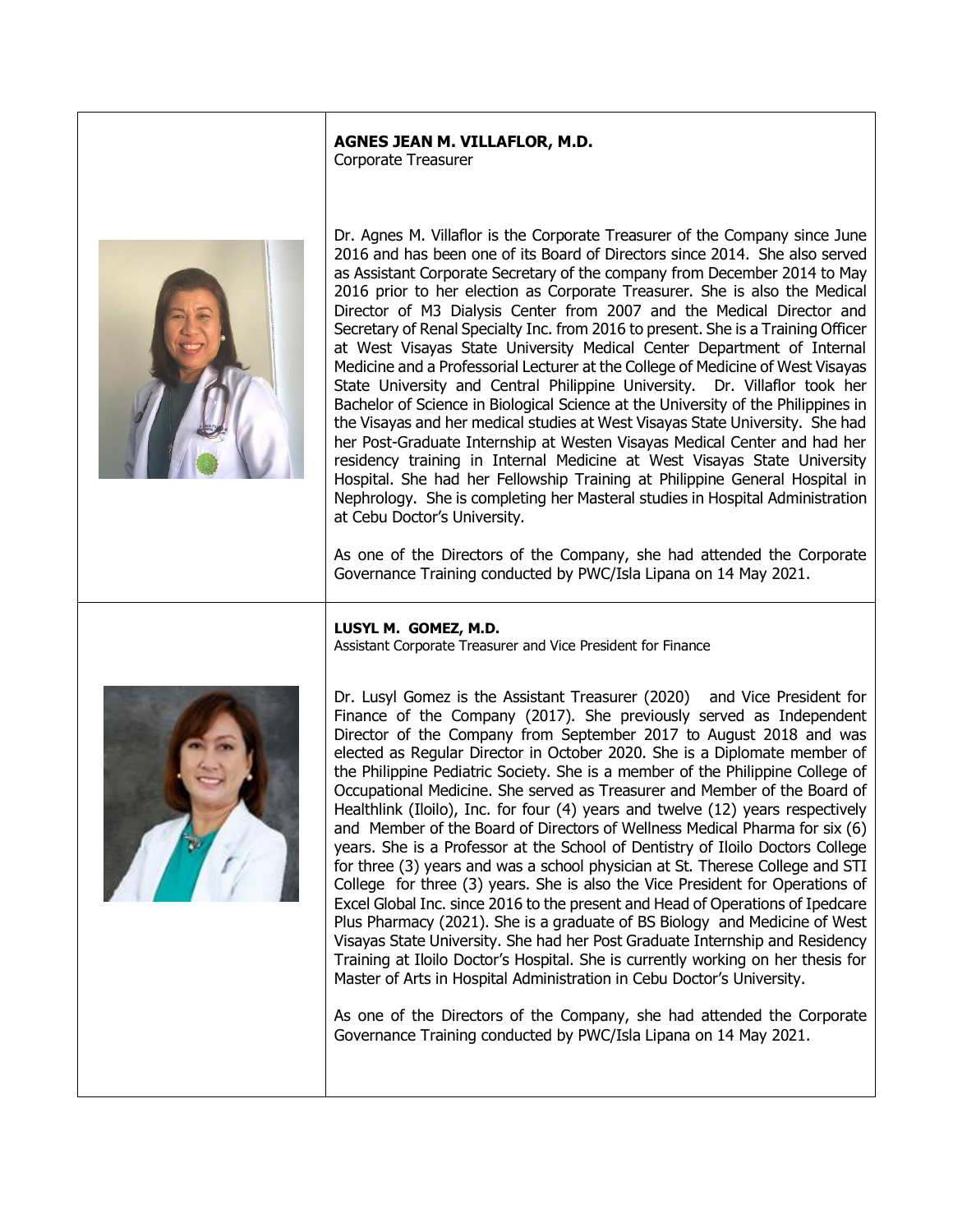

## **LEMUEL T. FERNANDEZ Director**

Mr. Fernandez was elected as Regular Director of the Company after his resignation as Independent Director of Asia Pacific Medical Center- Iloilo, Inc. (formerly known as Allied Care Experts (ACE) Medical Center-Iloilo, Inc.), a position he occupied from August 2018 to February 2019. He has been an Editor in Chief of The Daily Guardian since 2002. He was the President of Rotary Club of Iloilo in 2016 and past President of Iloilo Press Club. Mr. Fernandez finished his Degree in Bachelor of Arts at University of Iloilo in 1988.

As one of the Directors of the Company, he had attended the Corporate Governance Training conducted by PWC/Isla Lipana on 14 May 2021.



## **MA. GRACE GALLEGA-PEREZ, M.D.**

Dr. Ma. Grace Gallega-Perez was elected as Director of the Company in October 2020. She has been the President of MD Check since 2012. She is also the Treasurer of Skin Science, Inc. since 2014. She is a graduate of BS Biology in the University of the Philippines in the Visayas and took her medical degree at West Visayas State University College of Medicine. She is also one of the Board of Directors of the Colegio delas Hijas de Jesus Alumni Association, Inc. She is writing her thesis for Master in Hospital Administration at Cebu Doctor's University.

#### **IKE T. MINERVA, M.D Director**



Dr. Ike T. Minerva has been a Regular Director of Asia Pacific Medical Center-Iloilo, Inc. (formerly known as Allied Care Experts (ACE) Medical Center-Iloilo, Inc.) since August 2019. He was elected and served as Independent Director of the company from September 2017 to August 2018. He is currently the Section Head of Gastroenterology and Endoscopy Unit Head of West Visayas State University Medical Center from 2011 up to the present. He finished his Bachelor of Medical Technology in the year 1996, proceeded his Medical Degree at West Visayas State University College of Medicine in the year 2000. He pursued Internal Medicine Residency at West Visayas State University Medical Center, being the Chief Resident. He graduated with a fellowship in Gastroenterology and Hepatology at Manila Doctors' Hospital as the Chief Fellow. Because of his interest in Interventional Endoscopy, he decided to continue his further training at Pusat Perubatan Universiti Malaya in Kuala Lumpur, Malaysia which is one of the few centers in the world catering to Advance Endoscopy Training.

As one of the Directors of the Company, he had attended the Corporate Governance Training conducted by PWC/Isla Lipana on 14 May 2021.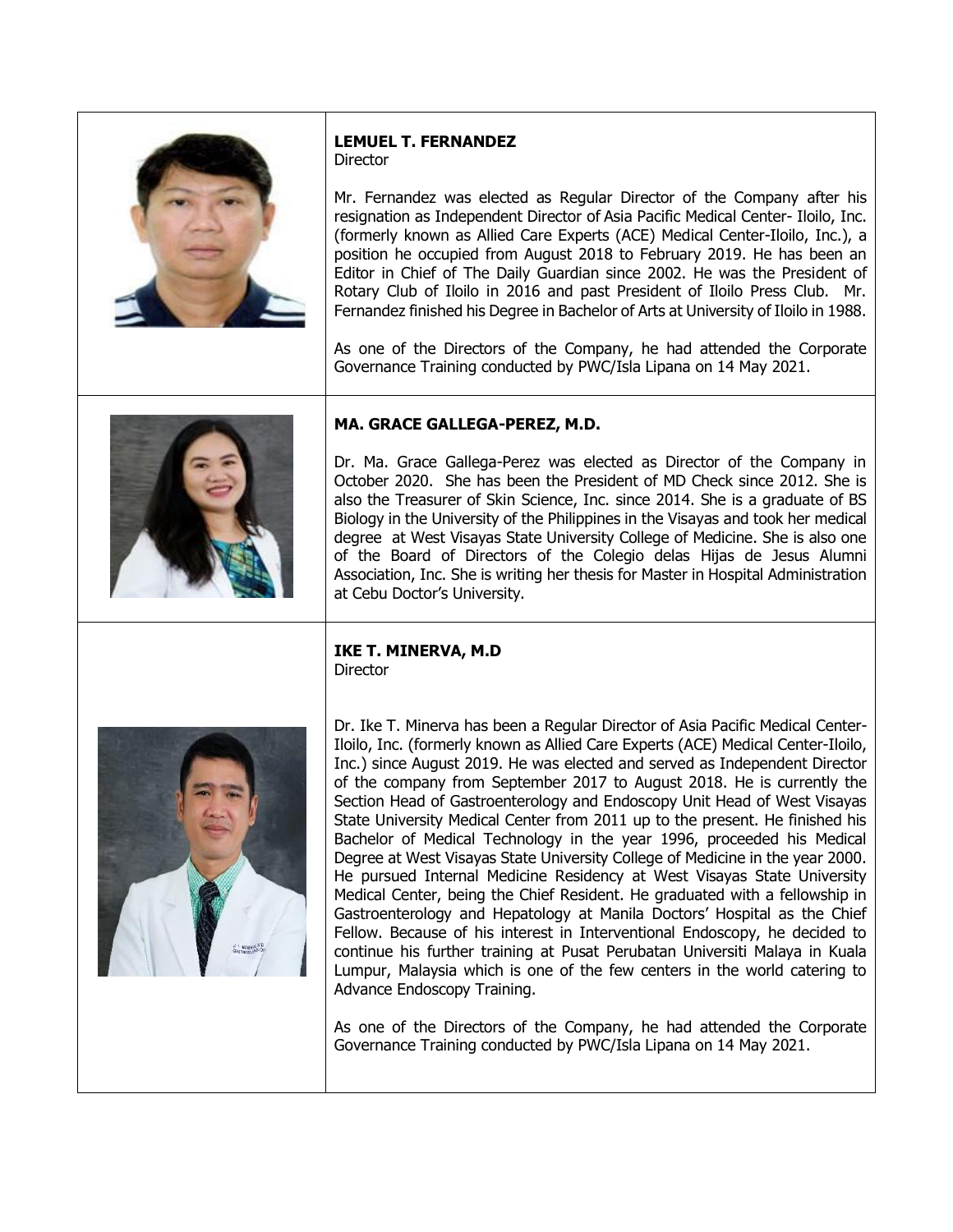#### **FELIX P. NOLASCO, M.D.** Director

Dr. Felix Nolasco, MMHoA is a Maxillofacial-Plastic Otolaryngologic-Head and Neck Surgery Specialist who was re-elected as Director of the Company in October 2020. He had previously served the Board from December 2014 to September 2017. He is presently the Chairman of Sto. Tomas Doctor's Hospital Medical Center and was a Member of the Board of Directors of Allied Care Experts Medical Center Cebu from 2019 to 2020; Allied Care Experts Medical Center Pateros and Allied Care Experts Medical Center Quezon City for approximately seven( 7) years and Allied Care Experts Medical Center Dumaguete for five (5) years. He previously held the following positions: President of Unihealth Baypointe Hospital Medical Center, Vice President of ACEMC Bohol,Inc., Vice -Chairman of ACEMC-Baliwag, Medical Director and Administrator of Unihealth Paranaque Hospital and Medical Center.

On the Academic side he was the President of the Philippine Board of Otolaryngology-Head and Neck Surgery in 2020, President of the Phil. Society of Otolaryngology- Head and Neck Surgery Inc in 2005, Founding Chairman of the Phil Academy of Cranio MaxilloFacial Surgery, PSOHNS and Founding Director of the Otolaryngologic Maxillofacial Aesthetics Center at East Avenue Medical Center -a DOH Hospital.

He was a Chairman of the ENT-HNS, East Ave Med Center for nineteen (19) and retired in 2017 as Chairman Emeritus. He was also a Former Executive Officer of the ENT-HNS Jose R. Reyes Mem Medical Center and Consultant of Department of Otolaryngology, UP-PGH Medical Center.

As one of the Directors of the Company, he had attended the Corporate Governance Training conducted by PWC/Isla Lipana on 14 May 2021.

#### **DANILO C. REGOZO, M.D.** Director

Dr. Regozo is a Director and concurrent Head of the Construction Committee of Asia Pacific Medical Center- Iloilo, Inc. (formerly known as Allied Care Experts (ACE) Medical Center-Iloilo, Inc.) since 2014. He is also the Executive Vice President of Allied Care Experts Medical Center - Bacolod Inc. since 2017 and a Director in Allied Care Experts Medical Center, Butuan Inc. and Allied Care Experts Medical Center, GENSAN Inc. since 2016, Asia-Pacific Medical Center-Aklan, Inc. since 2017 and Baguio Cordillera Doctors Hospital, Inc. since 2018.

Dr. Regozo is the owner of Farmacia Neo and Regozo Family Medicine Clinic. In addition, he is an Associate Member of the Philippine College of Occupational Medicine from 1994 to present. He was the Treasurer from 2001 to 2003 and Vice President from 2003 to 2004 of the Philippine Academy of Family Physicians, Iloilo Chapter. Moreover, Dr. Regozo was the Assistant Secretary from 2014 to 2016, Vice President from 2016 to 2018 and a member of the Board of Directors of Iloilo Medical Society from 2018 to 2019. Dr. Regozo graduated at the University of the Philippines with a degree in Bachelor of Science in Fisheries in 1983. He finished his Bachelor of Science in Biological Sciences at West Visayas State University in 1984. He then completed his Medical Degree at West Visayas State University, College of Medicine in 1988. Dr. Regozo had his Post-Graduate Internship at St. Paul's Hospital in 1988. In 1999, he was conferred as Diplomate in Family Medicine. Aside from being a Physician, Dr. Regozo is also registered Nurse. Currently, Dr. Regozo is writing his thesis for his Master of Arts in Hospital Administration at Cebu Doctor's College.

As one of the Directors of the Company, he had attended the Corporate Governance Training conducted by PWC/Isla Lipana on 14 May 2021



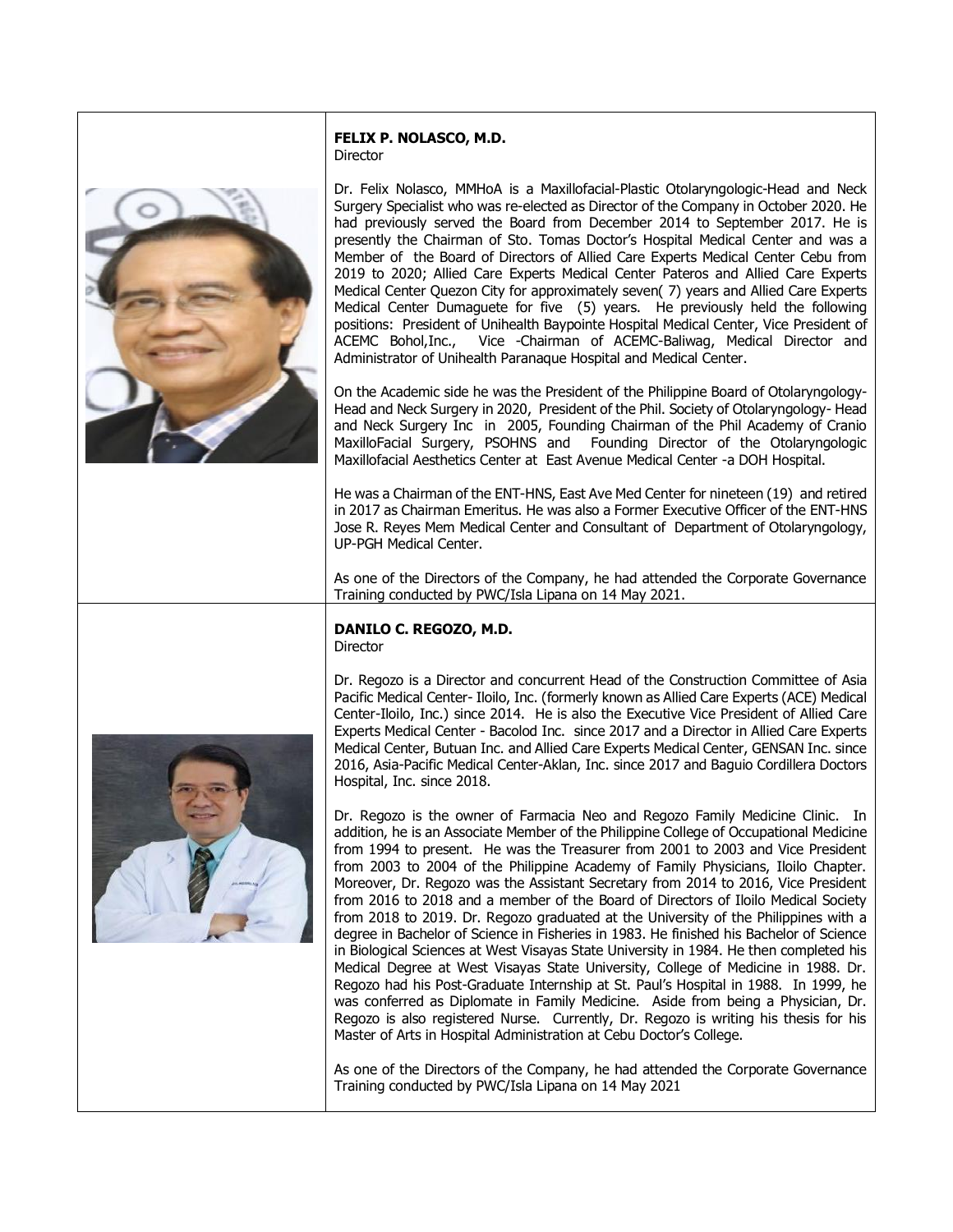#### **ROLEX T. SUPLICO Director**



Atty. Rolex Suplico was first elected as Director of the Company in October 2020. He is one of the country's foremost experts in telecommunications, radio and television broadcast and franchise laws. He is the President of Great Odysseus Security Agency, Inc. IKEA Philippines' exclusive security provider and R25 Manpower Services Corp., a manpower corporation. He is a founding member of the law firm of Suplico, Austria and Marbella which is engaged in the general practice of law with offices at 18B Pet Plans Tower, 444 EDSA, Makati City, Metro Manila. He served as Iloilo Vice Governor from 2007-2010. He was a Deputy Minority Leader of the House of Representatives and member of the Commission of Appointments from 2004-2007. From 1998-2007, he represented the Province of Iloilo's Fifth District as Congressman. He also elected as Iloilo Provincial Board Member in 1995. He finished his AB Political Science at the College of Arts and Sciences at UP Diliman in 1983 and his Bachelor of Laws at the UP College of Law in 1989 and passed the 1989 Bar Examinations.

As one of the Directors of the Company, he had attended the Corporate Governance Training conducted by PWC/Isla Lipana on 14 May 2021.

# **THE INDEPENDENT DIRECTORS**



# **JERUSHA A. COMUELO, M.D.**

Independent Director

Dr. Jerusha A. Comuelo was first elected as Independent Director in October 2020. She is a Speaker/Reactor of different Philippine Pediatric Society Accredited Hospitals in Western Visayas Chapters and pharmaceutical and nutritional companies. Currently, she is the Chairperson of the Department of Pediatrics of West Visayas State University Medical Center and West Visayas State University College of Medicine. She has been the Treasurer of the Iloilo Neuroscience Group, Inc. since 2015. Dr. Comuelo had Pediatric Residency Training at West Visayas State University and served as Chief Resident during her year of training. Thereafter, she pursued subspecialty training in Pediatric Neurology at Philippine Children's Medical Center. She is a Life Member of the Philippine Medical Association and a member of Child Neuro Society of Philippines, Philippine League against Epilepsy and Ocean Oceanian of Child Neurology. She is working on her thesis for Master in Hospital Administration at Cebu Doctor's University.

As one of the Directors of the Company, she had attended the Corporate Governance Training conducted by PWC/Isla Lipana on 14 May 2021.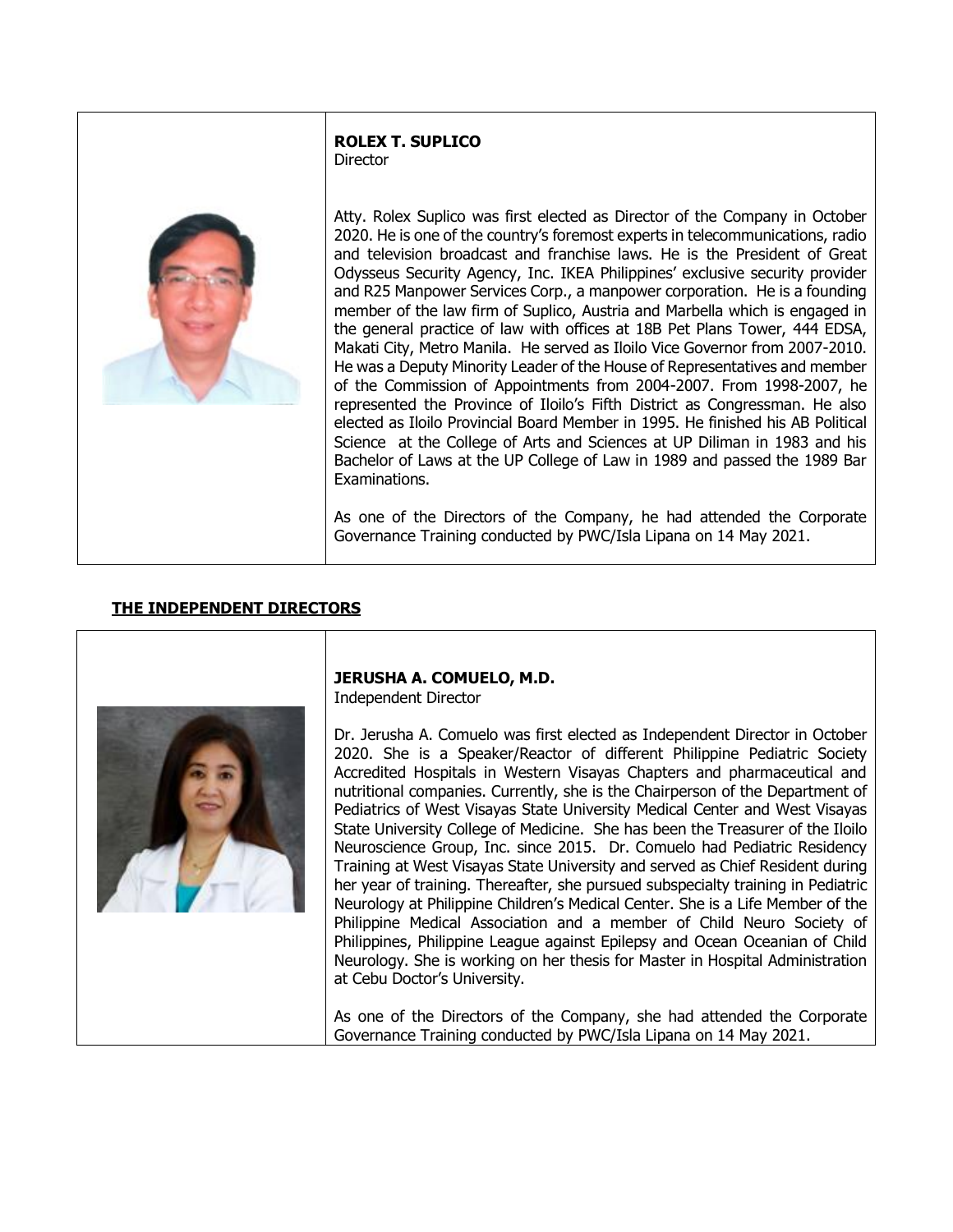#### **FELIBERT O. DIANCO, M.D.** Independent Director



Dr. Dianco is currently an Independent Director of the Company. He finished his Doctor of Medicine at WVSU College of Medicine. He trained as Internist at West Visayas State University Medical Center and continued on his fellowship training on Adult Cardiology and Non Invasive Cardiology at the Philippine Heart Center and published several papers during his training. He is also a professorial lecturer at West Visayas State University, College of Medicine and Central Philippine University, College of Medicine. Currently, he is the Assistant Chair of the ICU Committee of West Visayas State University Medical Center. He had been a President of the Philippine Heart Association Western Visayas - Panay Chapter for two (2) years and is currently a member of the Board of Directors of PCP -Panay Chapter.

Dr. Dianco completed his Doctor of Medicine at West Visayas State University and his Internal Medicine at West Visayas State University Medical Center. He also studied Master in Hospital Administration at Cebu Doctors' University.

As one of the Directors of the Company, he had attended the Corporate Governance Training conducted by PWC/Isla Lipana on 14 May 2021.

# **RONALD L. RAMIRO, M.D.**

Independent Director



Dr. Ramiro has been an Independent Director of Asia Pacific Medical Center-Iloilo, Inc. (formerly known as Allied Care Experts (ACE) Medical Center-Iloilo, Inc.) since 2018. He has been the President of Allied Care Experts Medical Center Inc. - Bohol since 2014. He is also a Member of the Board of Directors of Allied Care Experts Medical Center Cebu in 2020 to 2021. Dr. Ramiro is also the Medical Director of Ramiro Community Hospital from 1994 to 2014 and Chairman of the Board of Ramiro Community Hospital. He is the Chairman of its Department of Surgery from 1990 to 2014. He also became a Vice President of Bohol Critical Care Service Inc. He served as Chief Resident of the Department of Surgery of Cebu Doctor's Hospital from January to December 1998. Dr. Ramiro completed his B.S General Science at Siliman University, Negros Oriental in 1977 and pursued his medical studies at Cebu Institute of Medicine which he completed in 1981. He had his Post-Graduate Internship from 1981 to 1982 at Southern Island Medical Center. He finished his Master of Arts in Hospital Administration at Cebu Doctor's University in 2015.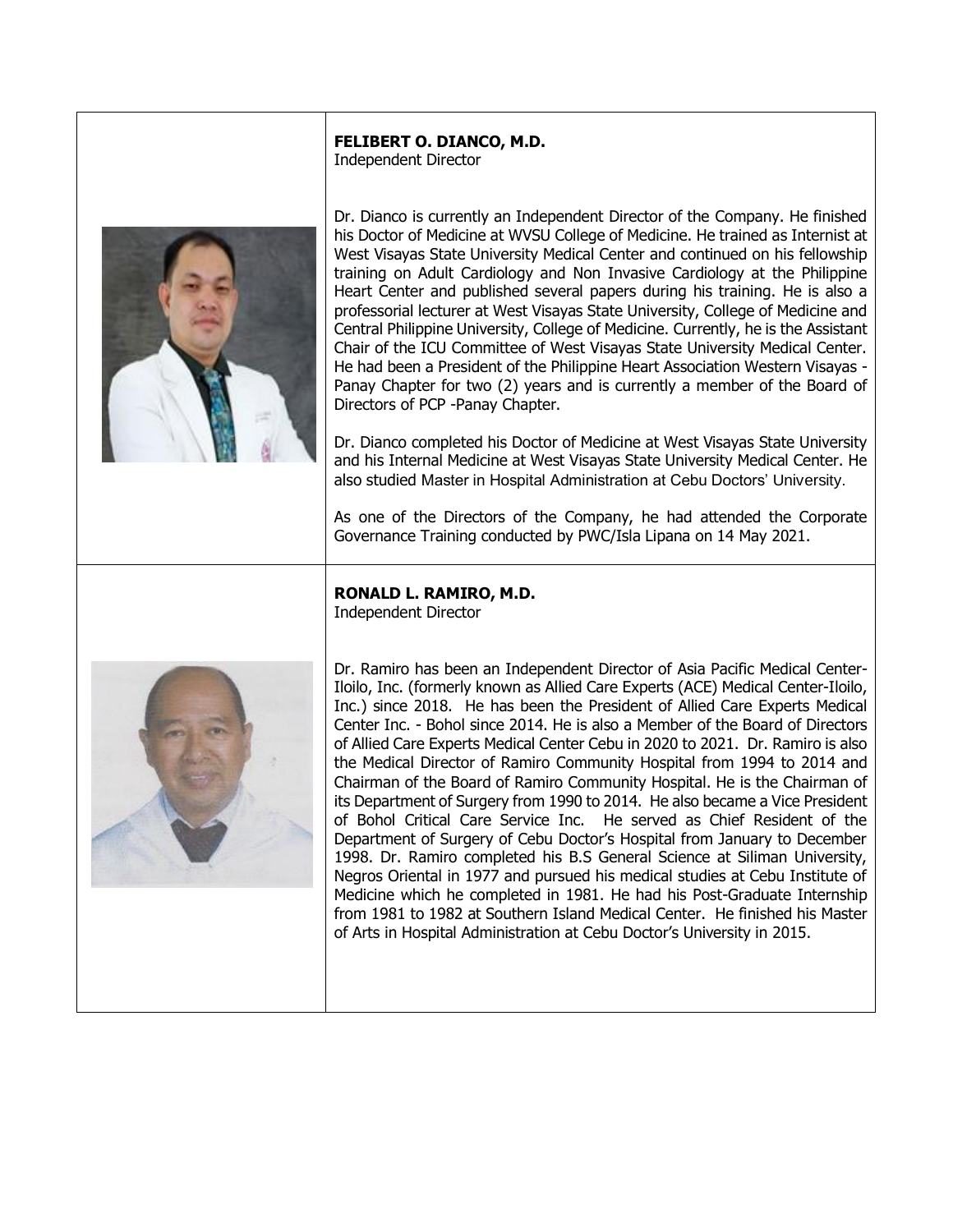# **OTHER EXECUTIVE OFFICERS**

The following are the other Executive Officers of the Company who are not members of the Board of Directors: